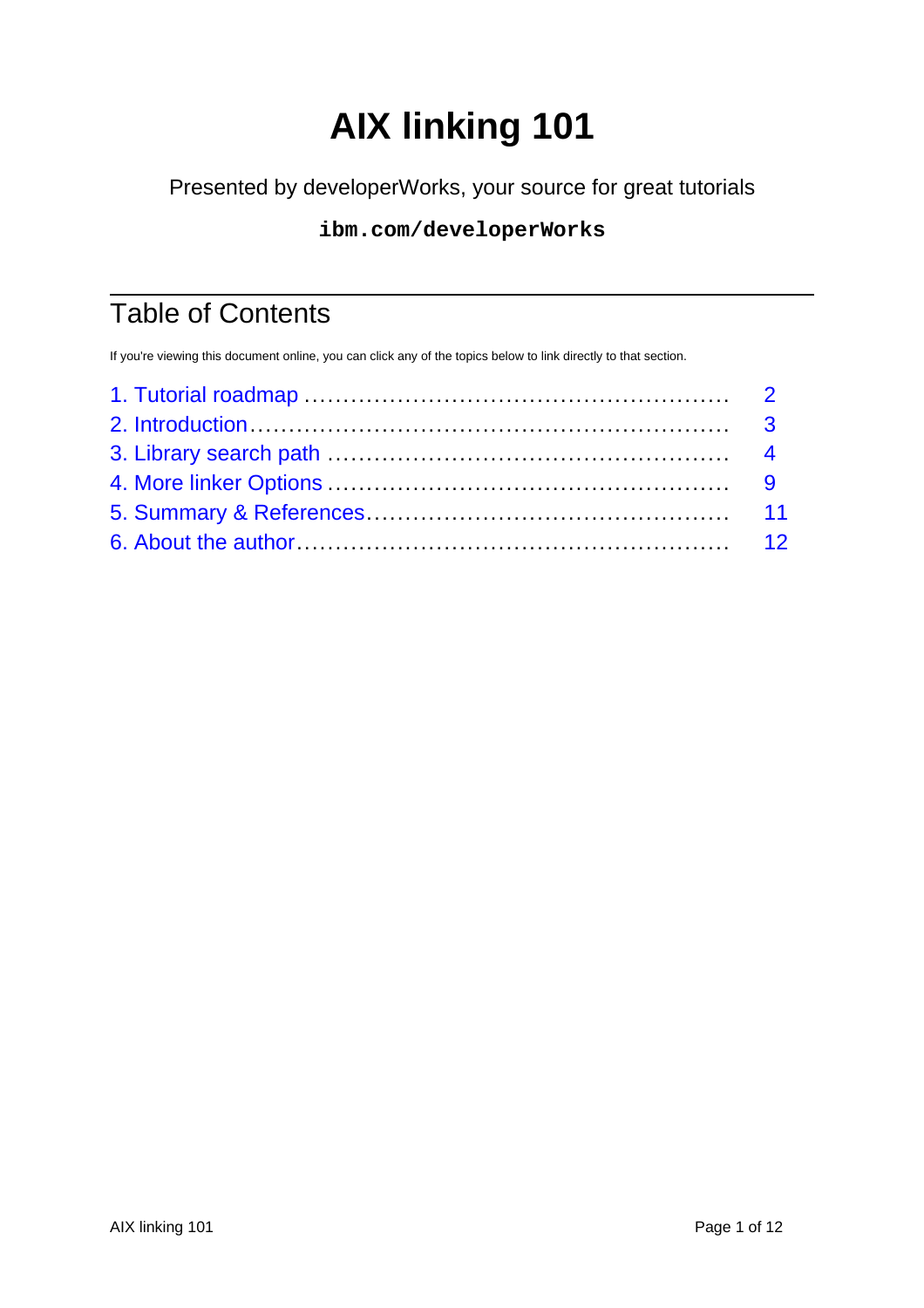# <span id="page-1-0"></span>Section 1. Tutorial roadmap

# Tutorial roadmap

#### **Should I take this tutorial?**

Before you begin, you should have a working knowledge of application architecture, including shared modules (or shared libraries). You should also understand the role played by the linker in application construction.

After completing this tutorial, you will understand:

- How to make effective use of the LIBPATH environment variable
- How LIBPATH interacts with the linker
- How to direct the linker when creating loader information in a module
- How the kernel finds dependent modules
- How to effectively use certain linker command line options

#### **What is this tutorial about?**

This tutorial is for developers who write or port applications to AIX and who want a quick introduction to the most commonly used features related to the linker and loader. The first of a series of practical tips and techniques, this tutorial focuses primarily on the library search path. Watch for more tutorials on a number of linker options.

#### **Tools needed**

The features discussed in this tutorial were initially made available in AIX 4.2. Later levels of the operating system provide behavior compatibility, including 64-bit programs in both AIX 4.3 and 5L.

The techniques in this tutorial apply to the linker, loader, and shell; unless stated otherwise, they are independent of the application development language. Therefore, applications written in C, C++, Fortran, Cobol, etc, can all be affected in a consistent manner. No specific language or version of compiler is required, nor is any level of AIX, other than a minimum of 4.2.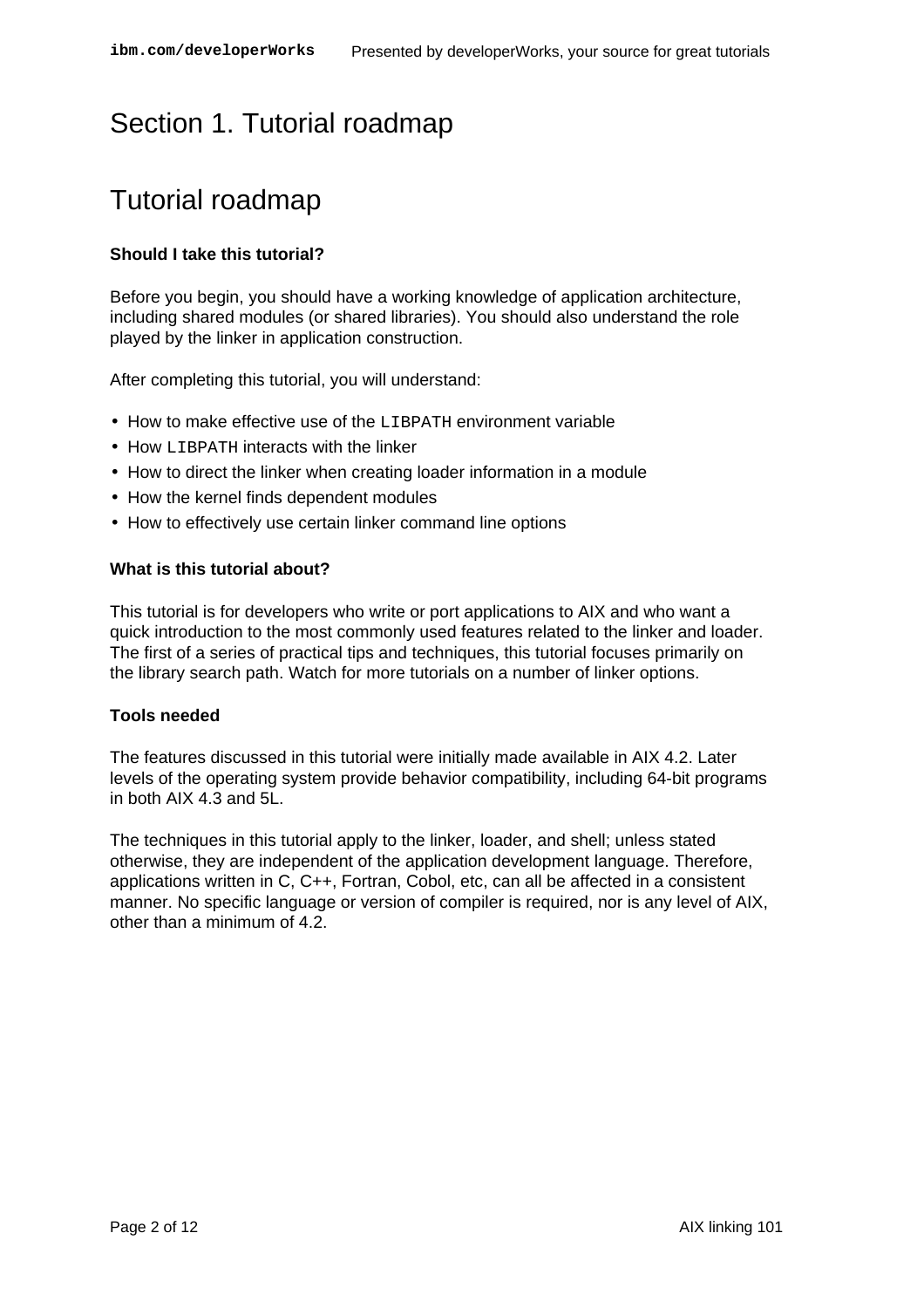# <span id="page-2-0"></span>Section 2. Introduction

# Introduction

I've been working with AIX for twelve years, five of them in AIX kernel development. My primary interest has been the AIX linker and loader and application development. I've spent a great deal of my time helping others learn how to use the tools, answering questions, solving problems, and generally trying to transfer skills to those who need them.

Looking back, I can count a lot of common tips and techniques I've explained -- and others have explained -- in repetition to large numbers of AIX programmers, but these things have never before been written down in plain, simple statements. So that's what we're doing in this tutorial -- teaching tips and techniques common to many frequently encountered situations facing AIX programmers. Use it as a cheat sheet.

You might be an application developer new to AIX, or you might be quite experienced with AIX. Take this tutorial before you read the technical manuals, or take it as a summary after you review the manuals. Or use it as a companion to other, more exhaustive papers (such as [AIX Linking and Loading Mechanisms](#page-0-0)). This tutorial doesn't replace or conflict with those more extensive sources; instead it coalesces, summarizes, and puts into context some of the relevant technical points about the linker.

Warning: This tutorial is full of opinions. They're opinions based upon my experience in supporting customers. They're my opinions about code development and architecture and about the problems most frequently encountered by both new and experienced AIX application developers. I would be most grateful if any errors or inconsistencies were brought to my attention.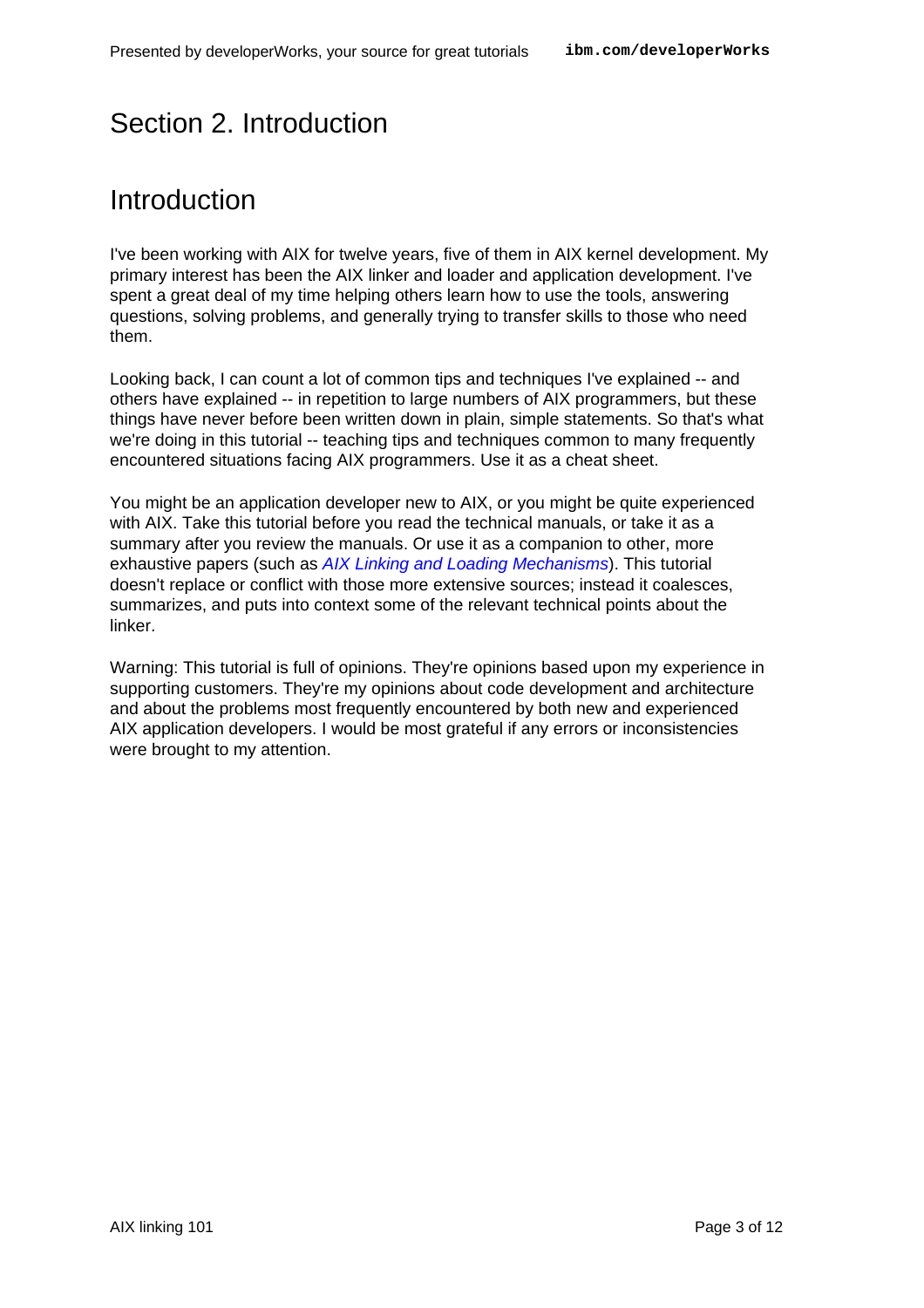# <span id="page-3-0"></span>Section 3. Library search path

# Where is the library search path found?

One of the most common concerns is the use of library search path information. The AIX environment variable LIBPATH correlates to the LD\_LIBRARY\_PATH variable on many other systems (for example, Solaris and Linux), and to SHLIB PATH on HPUX. The LIBPATH variable also affects the link-editor in the same way as on other systems. If LIBPATH is set in the environment, the value is read and respected by the ld command. If a link operation occurs, either directly or driven by one of the compilers (xlc, xlC, xlf, etc) then the value of LIBPATH is used to search for dependent libraries (the -L option) **and** the contents of LIBPATH are stored in the resulting module. In this case, the contents of LIBPATH prepend the default library search path, which is  $/$ usr $/$ lib: $/$ lib. This might not be the behavior you intended, so once the module is built, you should view the library search path contained in the module by using the dump -Hv command. For example, consider this loader header

|                     |                                                              | ***Loader Section***      | Loader Header Information |          |            |  |  |
|---------------------|--------------------------------------------------------------|---------------------------|---------------------------|----------|------------|--|--|
| VERSION#            |                                                              | #SYMtableENT              | #RELOCent                 | LENidSTR |            |  |  |
| 0x00000001          |                                                              | 0x00000103                | 0x000002a9                |          | 0x000000ac |  |  |
| #IMPfilID           |                                                              | OFFidSTR                  | LENStrTBL                 |          | OFFStrTBL  |  |  |
| $0 \times 00000005$ |                                                              | 0x00003854                | 0x00000d7b                |          | 0x00003900 |  |  |
|                     |                                                              |                           |                           |          |            |  |  |
|                     |                                                              | ***Import File Strings*** |                           |          |            |  |  |
| INDEX               | PATH                                                         |                           | BASE                      |          | MEMBER     |  |  |
| 0                   | $\ldots / \ldots / 1$ ib/AIX:/usr/lib/threads:/usr/lib:/lib. |                           |                           |          |            |  |  |
| $\mathbf{1}$        | libpthreads.a<br>shr.o                                       |                           |                           |          |            |  |  |
| 2                   |                                                              |                           | libc.a                    |          | shr.o      |  |  |
| 3                   | /opt/lotus/notes/latest/ibmpow libnotes_r.a                  |                           |                           |          |            |  |  |
| 4                   | /opt/lotus/notes/latest/ibmpow libvsapi.o                    |                           |                           |          |            |  |  |

Figure 1: An example of dump -Hv output

Look at entry 0 of the Import File Strings section. This information will be used by the loader to find dependents, in addition to the contents of LIBPATH at runtime and the search path in the executable (read on for more detail). This particular header, built on an AIX 4.1 system, also illustrates some of the problems that are addressed by the features added to the linker in AIX 4.2. More on this topic later.

To further complicate the situation, LIBPATH is ignored at link time if the command line contains any use of the  $-L$  option. In this case, the paths specified by one or more  $-L$ options are concatenated in the order they appear on the command line, and then prepended to the default library search path. The resulting composite path specification is stored in the loader section of the constructed module.

### LIBPATH at runtime (exec)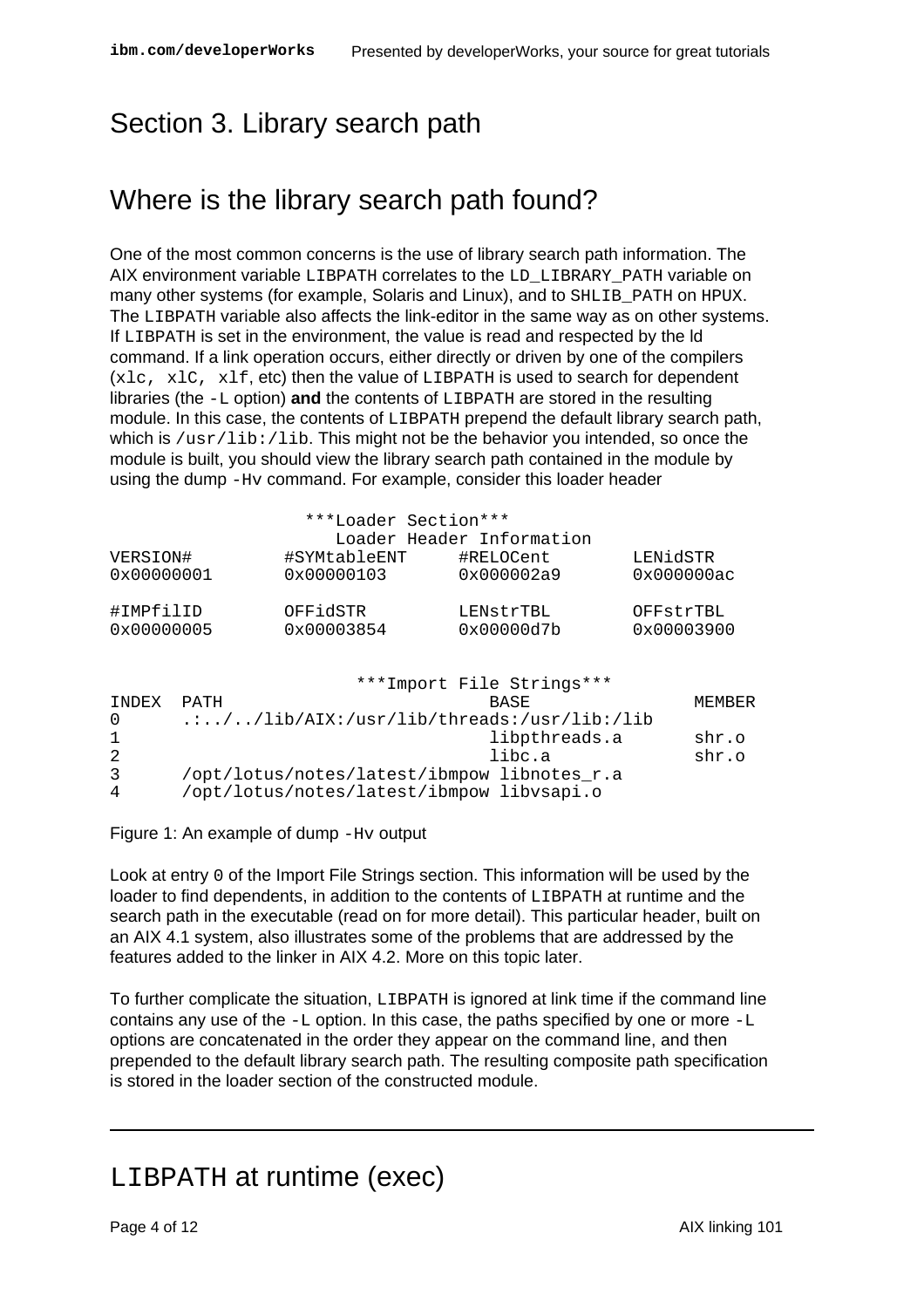Regardless how a module was constructed, LIBPATH can be used at runtime to direct the loader (a component of the kernel) to search in specific directories for dependent modules. The contents of the environment variable are prepended to the library search path found in the executable; this composite is then used at exec time to find dependents of the main program.

But additional rules apply. It's worthwhile to refer to the AIX 5.1 documentation, where the rules for finding modules at dynamic load time are listed in the manual page for the load() function. But exec time is not quite the same, so let's start with the rules for finding modules when a program is exec'ed. The possible components of the search path are:

- 1. The value of LIBPATH, if it is set in the environment.
- 2. The library search path contained in the main executable.
- 3. The library search path of the module being loaded.
- 4. The library search path contained in the loader section of the module whose immediate dependents are being loaded. Note that this per-module information changes when searching for each module's immediate dependents.

These elements are used, in order, to construct the library search path used when hunting for dependents.

### LIBPATH at runtime (dynamic load)

When dynamically loading modules, the rules are:

- 1. If the L\_LIBPATH\_EXEC flag is set, the library search path used at exec-time.
- 2. The value of the LibraryPath parameter if it is non-null. Note that a null string is a valid search path which refers to the current working directory. If the LibraryPath parameter is NULL, the value of the LIBPATH environment variable is used instead.
- 3. The library search path contained in the loader section of the module being loaded (the ModuleName parameter).
- 4. The library search path contained in the loader section of the module whose immediate dependents are being loaded. Note that this per-module information changes when searching for each module's immediate dependents.

(You can find this information in the AIX documentation at

[http://publibn.boulder.ibm.com/doc\\_link/en\\_US/a\\_doc\\_lib/libs/basetrf1/load.htm#HDRSDM12345](http://publibn.boulder.ibm.com/doc_link/en_US/a_doc_lib/libs/basetrf1/load.htm#HDRSDM12345) ) To find the specifically named module, components 1 and 2 are used; all four components are used, in order, to find dependents of the named module.

### LIBPATH summary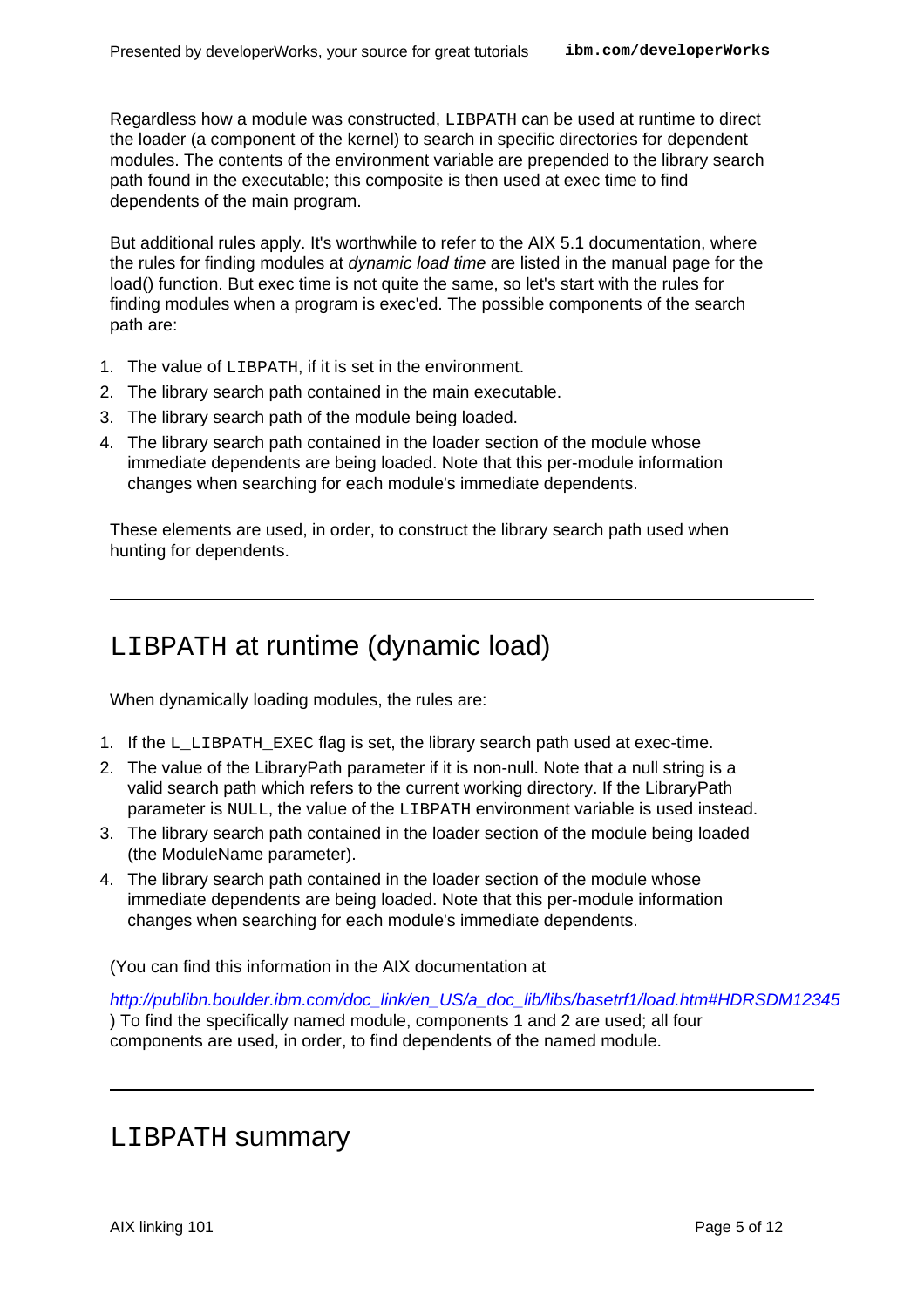You can see that LIBPATH (with the exception of a programmatic specification in the load() function) takes precedence over information that is part of a module.

Finally, note that when a program requires the gaining of privilege, the LIBPATH environment variable is cleared. For security reasons, a process designed to run with an alternate effective user or group ID should find dependent modules only from trusted locations that are embedded within the application. In most cases, for example, an application that runs with superuser authority will usually have its dependents located in the /usr/lib directory.

### LIBPATH problems at runtime

One of the most common problems encountered by users is the inability to find a dependent module. The error message produced by the kernel looks something like (on a 4.3.3. system)

```
$ ./main
exec(): 0509-036 Cannot load program ./main because of the following errors:
        0509-022 Cannot load module ./foo.so.
        0509-150 Dependent module bar.so could not be loaded.
        0509-022 Cannot load module bar.so.
        0509-026 System error: A file or directory in the path name does not exi
```
By reading this message you can figure out that the system found the main program and the first module, but it was unable to locate bar.so. The action required by the user is to use dump  $-Hv$  to see what main contains for a library search path, echo \$LIBPATH in the shell to see if/how it is set, and generally figure out where the bar.so module is supposed to be found. In many cases the name of the missing module provides some indication of its purpose and supposed location. Failing that, the user can always seek help from the system administrator.

On earlier levels of AIX, the message displayed when a direct dependent could not be found was the same as that shown when a dependent of the dependent couldn't be loaded. This led to the false conclusion that the immediately dependent module was the point of failure, when in fact it was often found that the actual problem was farther down the dependency tree. What should you do? You must (1) carefully read the error message to glean as much information as possible, and then (2) use dump -Hv, starting at the main program, and work your way down through the layers of modules to figure out where the actual failure is occurring. At some point way down there, you'll usually discover a missing module, or find that the required module is in a directory that is not part of the library search path.

### The -blibpath option

When you're developing applications on AIX and deciding upon the architecture of the program files, a common situation is that the build environment for the application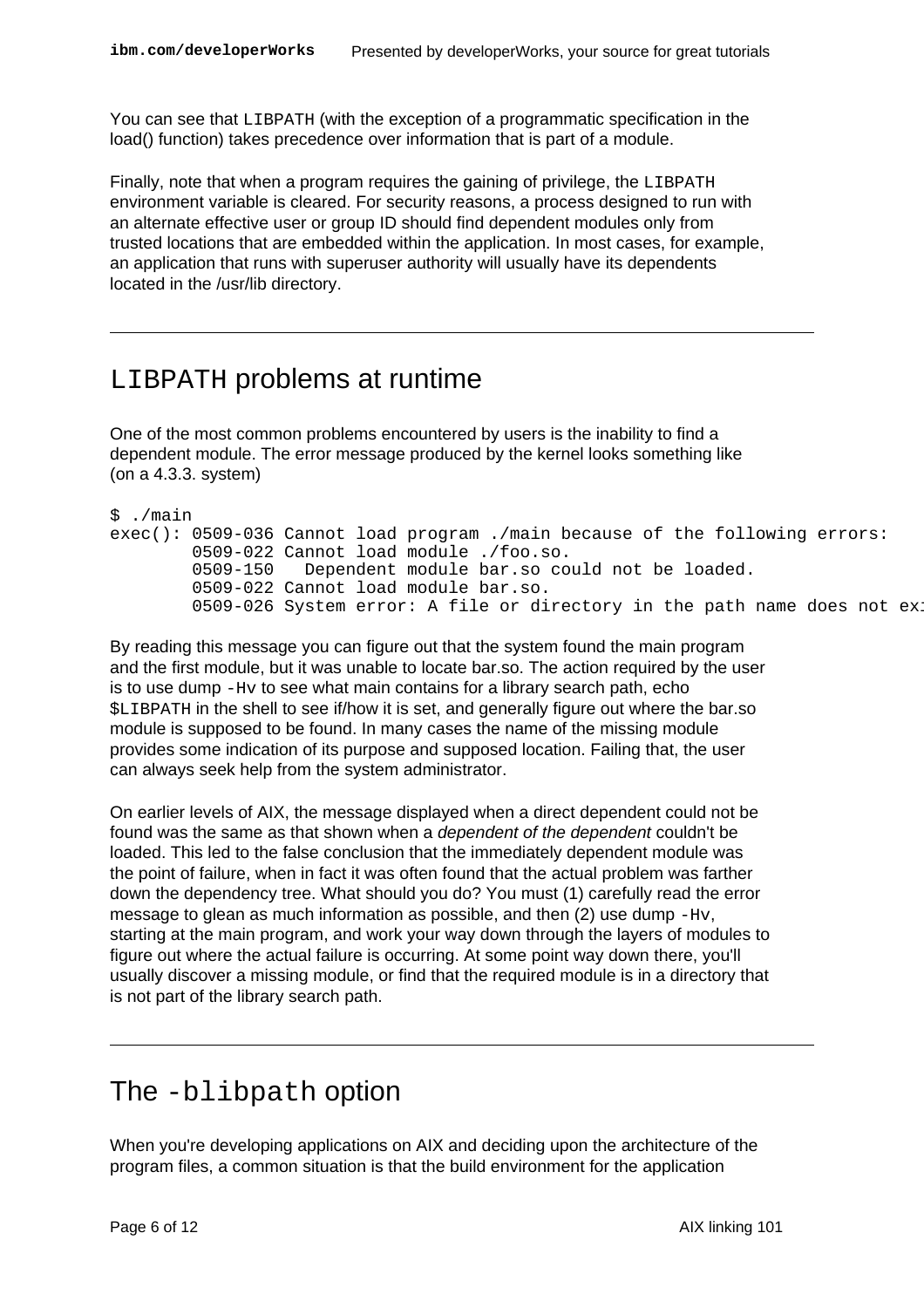doesn't necessarily reflect reality as it applies to the installation of that application on a production machine. Often, the manner in which shared libraries (modules) are constructed, how they reference one another, and how they are referenced by the applications themselves can be trivially disorganized, or it may be grossly complex. One issue is how a build environment can be used in a flexible manner during a link operation, yet that build environment structure is not evident in the end product. And this applies most often to the library search information that the linker stores in the constructed module.

Recall from above that, between the LIBPATH environment variable and the use of  $-L$ options, a number of paths may be concatenated and stored in the linker's output file. What is needed is a way to do whatever it takes to generate a proper ld command line, yet have the resulting module not contain any information that likely has no applicability to the production environment.

What to do? Use the -blibpath option. This useful option allows the specification of an exact library search path that should be stored in the output module. Regardless of the search paths used when link-editing, the final product will contain the string that follows the -blibpath option. For example, to force the default library search path into a module, a (portion of a) command line would look like this:

... -L/lib/foo -L/lib/bar -blibpath:/usr/lib:/lib ...

The resulting module would have a basic, default search path as entry 0 in the Import File Strings section of the loader header (dump -Hv <filename>).

Finally, examine the loader header shown in figure 1. You can see that the search path (in entry 0) contains a relative path. Clearly, this path was used when this program was linked; on an end user's machine, however, it is meaningless. Aside from creating extra work for the loader, which must try to access the specified directory when conducting its module search, the path serves no purpose. In this case, the -blibpath option would have been very convenient.

# Absolute paths vs. relative paths

No doubt about it: relative paths are evil, at least in the search for dependent modules. The primary problem with relative paths is that their use depends upon a context (that is, the directory from which the reference is made). As most applications are intended to be run by a user in a completely arbitrary directory, any relative path is going to based from a location that was unforeseeable when that application was constructed.

To be fair, though, relative paths do come in handy in build environments. Even the environment in which AIX is built takes advantage of relative paths during link operations. But that doesn't make them practical at runtime. So you are strongly encouraged to take advantage of the -blibpath option to circumvent any unpleasant side effects that may result from using relative paths with  $-L$ .

At runtime, in LIBPATH, it's just inadvisable to use relative paths. I'm unaware of any situation where an absolute path could not be used just as effectively, and with less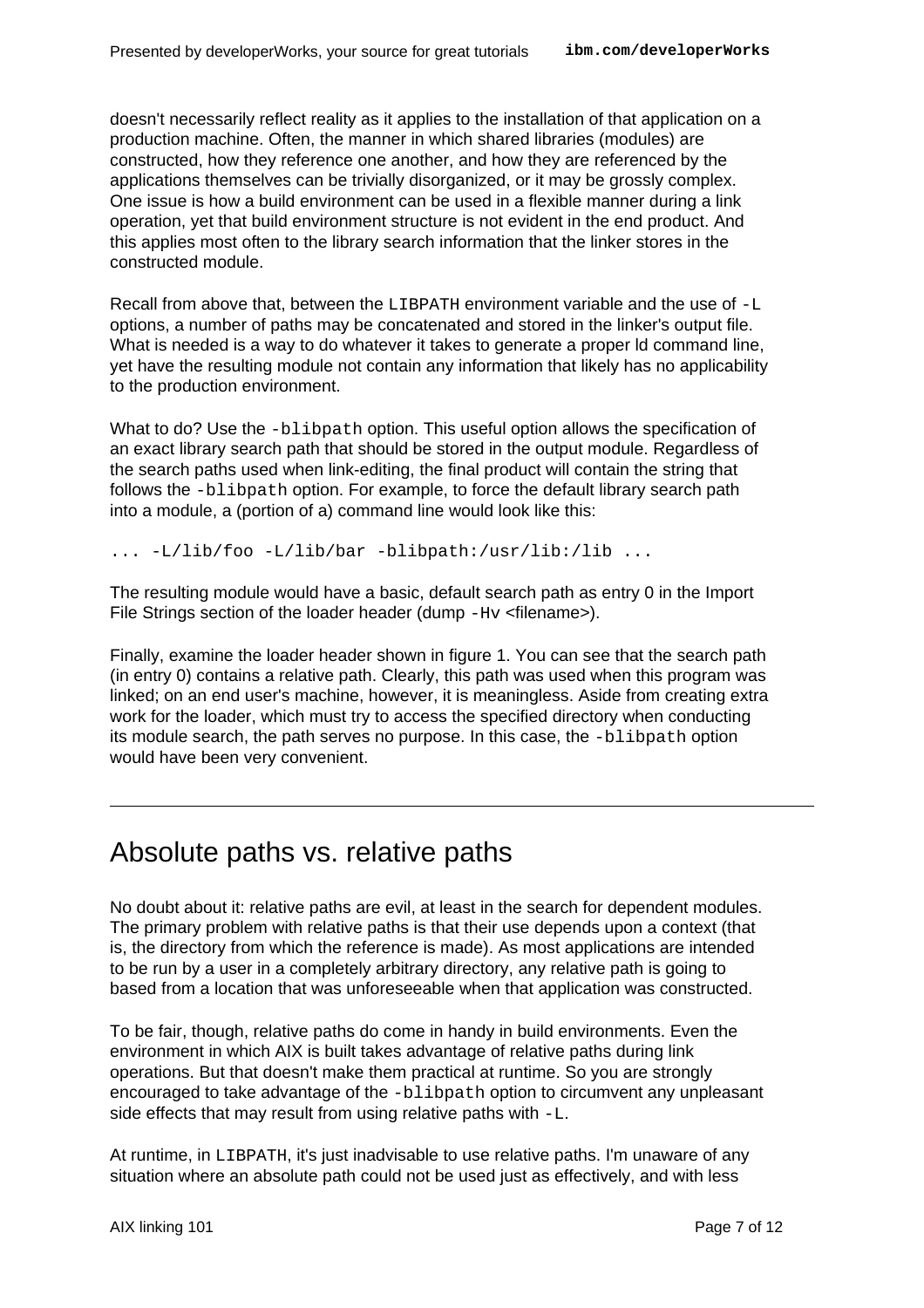confusion.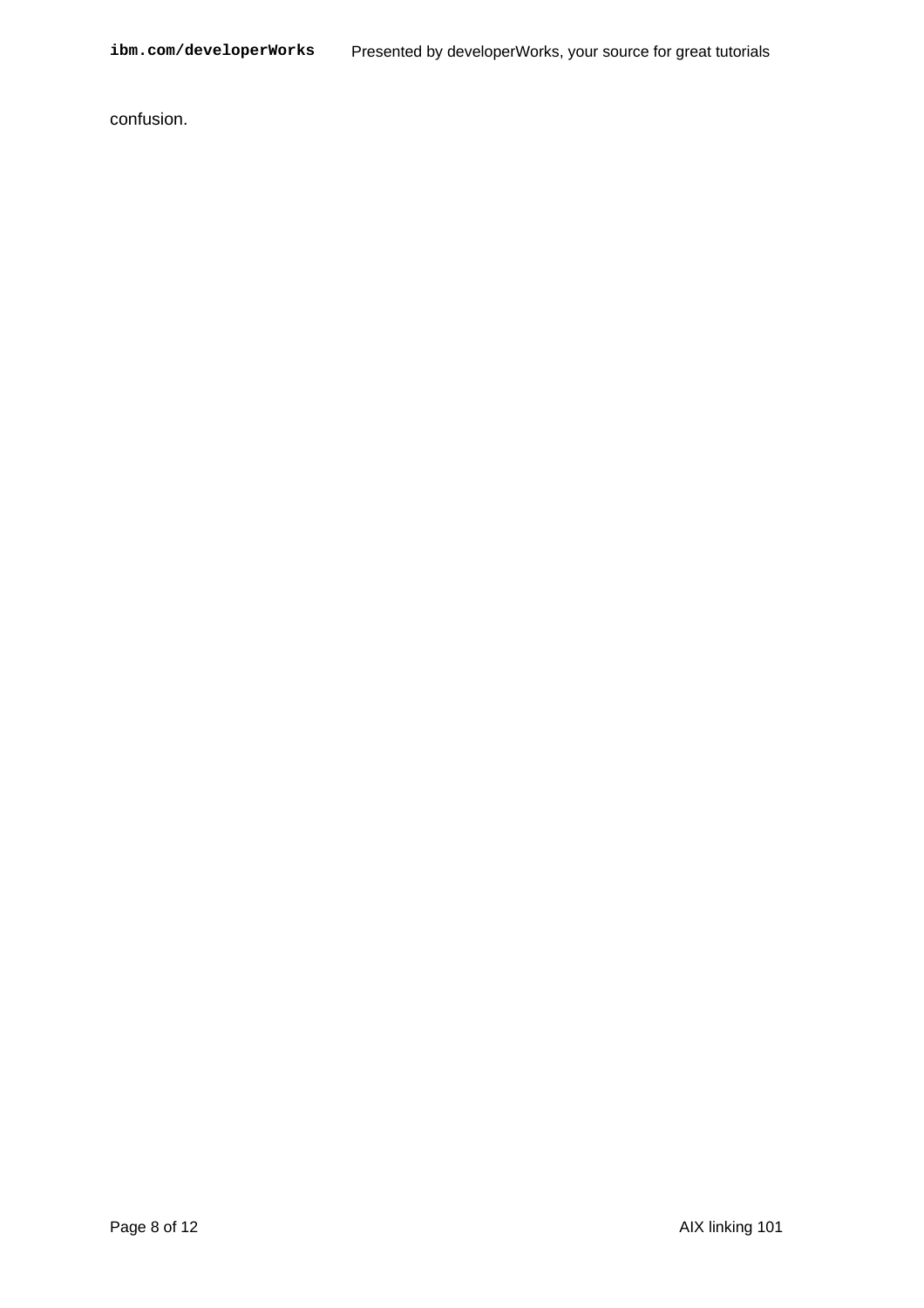# <span id="page-8-0"></span>Section 4. More linker Options

# The -bnoipath option

Another very useful option is -bnoipath. This option removes path information from dependent modules listed in the loader section of the output file. Why is this interesting? A build environment can take many forms. Often, the linker's  $-L$  option is used to list a search path; at other times, dependent modules are specified by providing a path to the file. This implies that archive files and/or loadable modules may be listed on the command line in the same fashion as object files. It's not wrong or right, just appropriate to a particular situation. So, where -L and -blibpath together can be used to find dependents for a link operation, so can naming the files explicitly and using -bnoipath to trim the path information.

Look again at figure 1. In this header there are two dependents that contain path information, entries 3 and 4. The problem with this construct is that at runtime those dependent files (libnotes  $r.a$  and libvsapi.o) must be located in precisely the directory specified in the loader header. No use of LIBPATH will change that fact. If the files aren't found in /opt/lotus/notes/latest/ibmpow, this program won't run.

Using the same link command to build this program, but adding -bnoipath, would produce an Import File Strings section like that shown in figure 2.

```
***Import File Strings***
INDEX PATH BASE MEMBER
0 .:../../lib/AIX:/usr/lib/threads:/usr/lib:/lib
1 libpthreads.a shr.o
2 libc.a shr.o
3 libnotes_r.a
4 libvsapi.o
```
Figure : The loader header after using -bnoipath

With this configuration, the four dependent modules could be located anywhere and LIBPATH would be utilized to find those dependents, resulting in much greater flexibility when installing and running this application.

# The -T and -H options

The -T and -H options were necessary on AIX 3. No more. AIX 4 introduced a linker that could neatly pack the sections of the object file together, and generate loader information that allowed the loader to map portions of the file neatly into memory, all without requiring the sections to begin on certain boundaries.

Yes, the options have their place; for example, they are often required when constructing applications for embedded systems. But generally speaking, they're no longer needed.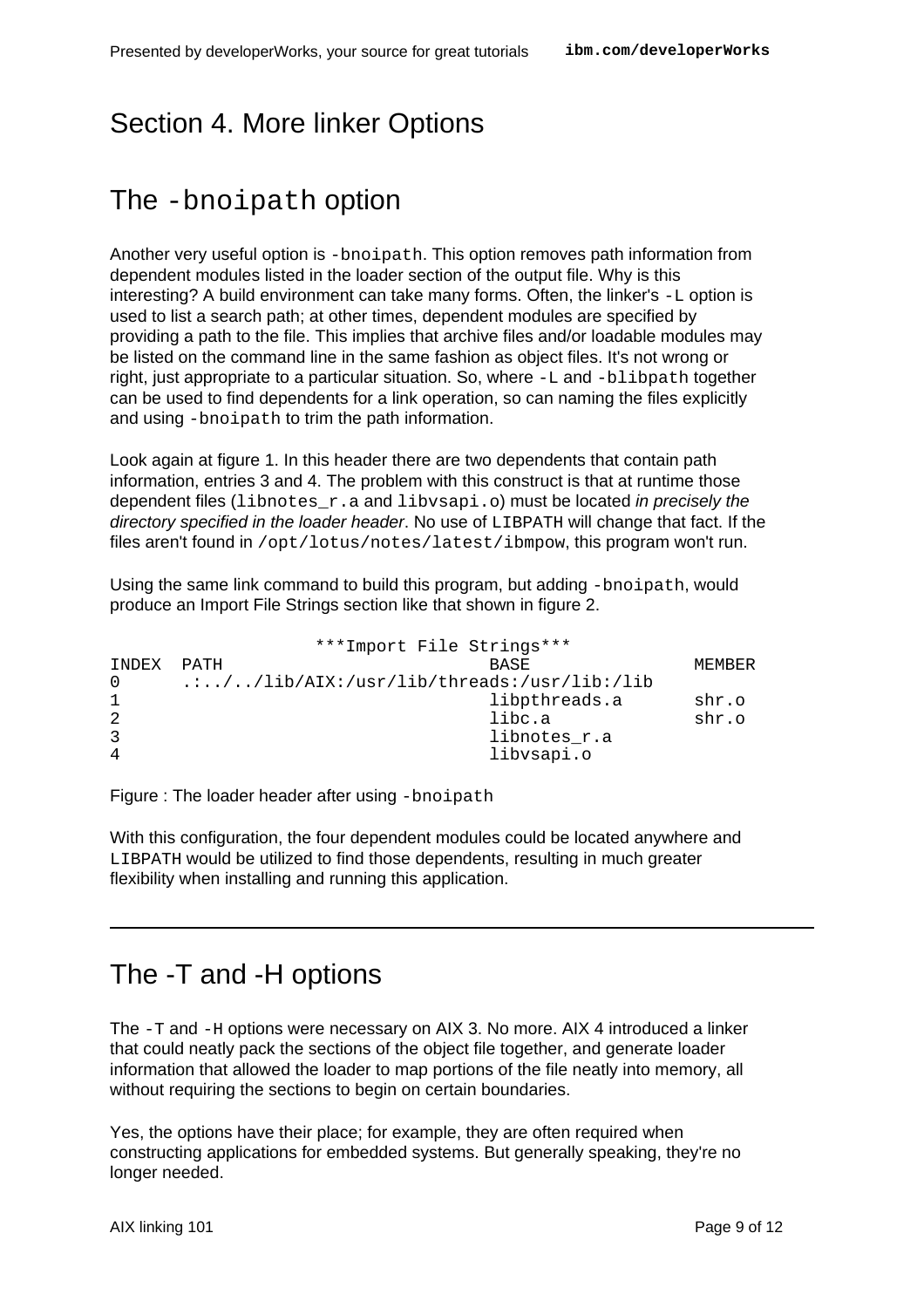# The -e and -bnoentry options

On AIX, every module has an entry point, including shared (or "loadable") modules. The linker understands that the default entry point is "\_\_start", and for executables, this entry point is defined in the crt0.o file that is included automatically by the compiler. Therefore, the linker's requirement for this symbol is satisfied without any special action on the part of the user.

When building a shared module, however, you have a choice. As a parallel to other systems, a module can be constructed without an "entry point;" the -bnoentry ld option would be used. The resulting module just presents a bunch of symbols (its API, or programming interface) representing the code and data within the module. In addition, on AIX the module can have an entry point, similar to an executable. This entry point can serve the same purpose as the one for a main program: if the module is dynamically loaded via the load() function, the return value from load() will be the entry point. If the entry point of the module is a function, then the return value can be cast to a function pointer, and the entry point called directly. Another example is using a data location as the entry point. If the parent program understands what data is contained within the structure referred to by the return value from load(), it can then cast the pointer and de-reference it to access the data in the loaded module.

Whether a module has an entry point has no bearing on any other use of that module. The module can still be used as a dependent in a link operation, or dynamically loaded via dlopen(), load(), and so forth. Just note that the entry point is only accessible programmatically by using load().

When building a shared, or loadable, module, and an entry point is not required, use the -bnoentry option. If you are building your modules by invoking the compiler (for example, cc) rather than ld, this will prevent the inclusion of the start-up code in the generated module. This will avoid duplicate definitions of global symbols in your module, and therefore avoid potential confusion between modules and the main application. More on this subject in a future tutorial.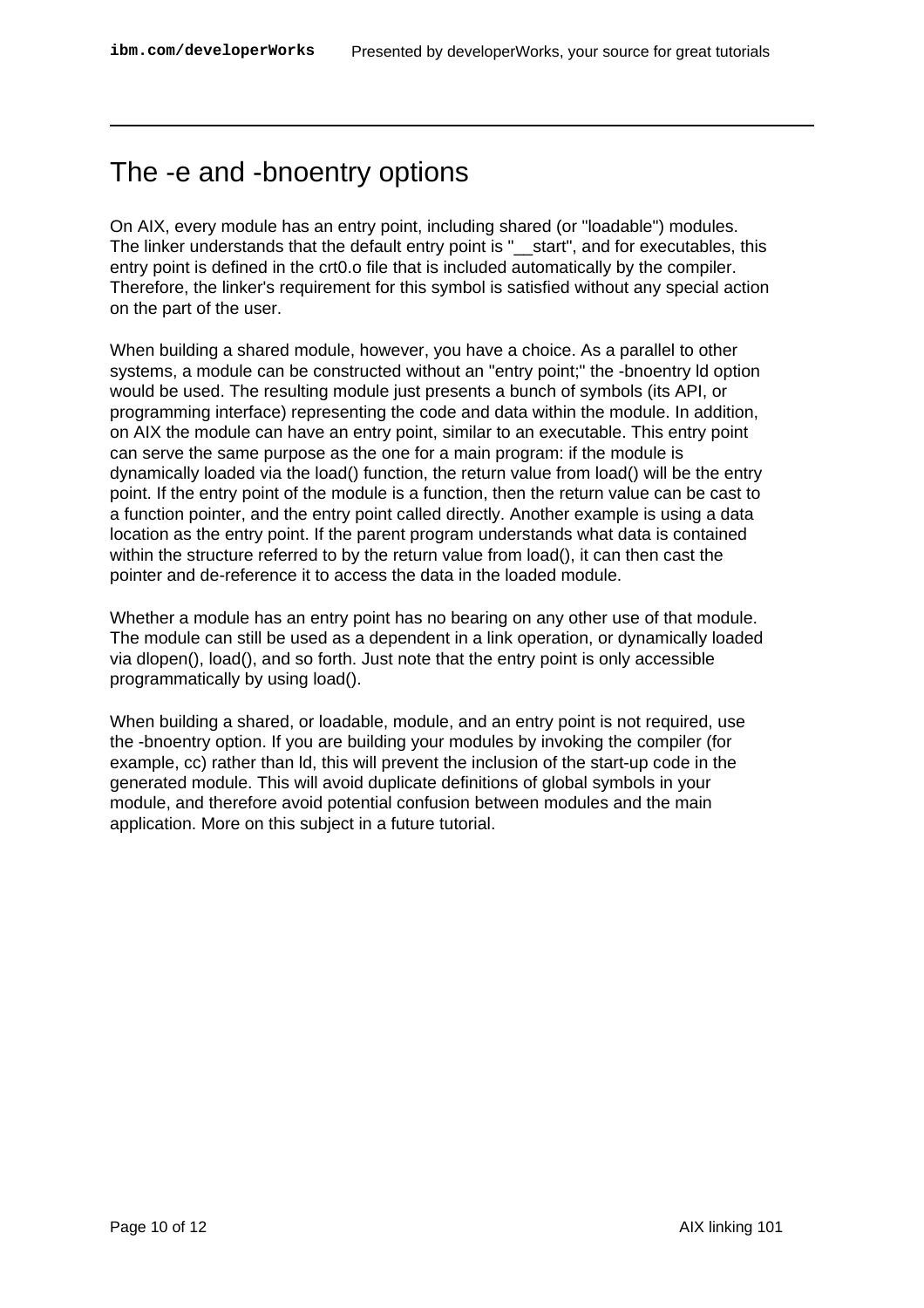# <span id="page-10-0"></span>Section 5. Summary & References

# Summary & References

#### **Summary**

Thus ends the first in a planned series of tutorials that provide simple, practical suggestions on the use of the AIX linker and loader. Watch for the next tutorial, AIX linking 102, where I'll offer some practical suggestions on the most common issues surrounding runtime linking, slibclean, and whatever else space permits.

#### **References**

For more comprehensive coverage, see the article [AIX Linking and Loading](#page-0-0) [Mechanisms](#page-0-0).

The [AIX5L technical manuals](http://www-1.ibm.com/servers/aix/library/) fully discuss the Id command, dlopen() and load() system calls, and the XCOFF file format.